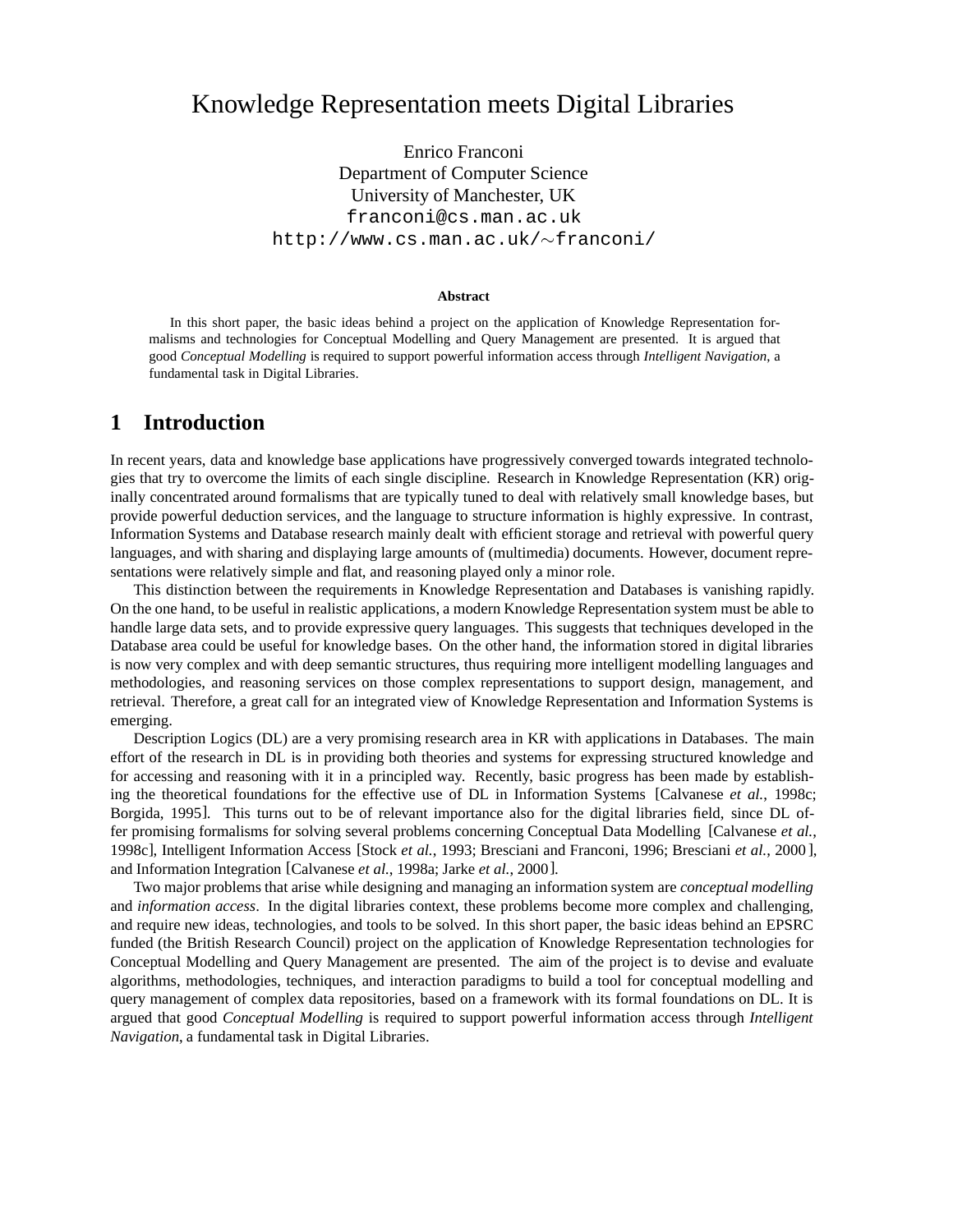A tool supporting the design, the management, and the storage of conceptual schemas has been already delivered. The toool is connected in the background with a Description Logic inference server, and it is based on a formal framework and a methodology for conceptual modelling borrowed from the most recent ideas in the Description Logic research. An extension of the tool for query management and intelligent navigation is on the way, this time connected in the background with a Description Logic inference server augmented with query reasoning capabilities. The query manager is based on the recent research result on query management paradigms which exploit the knowledge in the conceptual schema.

This presentation has been divided into two Sections. In the first Section, the data model and the methodology for conceptual design will be introduced. In the second Section, the query management problem in the presence of the previously devised conceptual model will be considered: a global framework will be introduced, together with various basic tasks involved in intelligent information access and navigation.

#### **2 Conceptual Modelling**

Good *conceptual data models* put their emphasis on the correct and semantically rich representation of *complex* properties and relations that may exist between documents. They should allow for an abstract representation of documents which resembles the way they are actually perceived and used in the real world, thus shortening (with respect to the more traditional data models) the semantic gap between the domain and its representation.

Conceptual modelling deals with the question on how to describe in a declarative and reusable way the domain information of an application, its relevant vocabulary, and how to constrain the use the data, by understanding what can be drawn from it. Recently, a number of conceptual modelling languages has emerged as de-facto standard, in particular we mention Entity/Relationship (ER) for the relational data model, UML and ODMG for the object oriented data model, and XML, RDF an OIL for the semi-structured data model. Still, many such languages do not have a formal semantics based on logic, or reasoners built upon them to support the designer. Not surprisingly, conceptual modelling tasks have always been in the mainstream of KR research – see for example the research on Ontology representation and design – and can be considered now one of the main applications of KR languages and reasoning techniques. DL can be considered as an unifying formalism, since they allow the logical reconstruction and the extension of representational tools such as object-oriented data models (e.g., UML and ODMG), semantic data models (e.g., Entity/Relationship and ORM), frame-based ontology languages (e.g., OKBC, OIL and XOL) [Calvanese *et al.*, 1998c; 1999; Fensel *et al.*, 2000]. In addition, given the high complexity of the modelling task when complex documents are involved, there is the demand of more sophisticated and expressive languages than for normal databases. Again, DL research is very active in providing expressive languages for conceptual modelling (see, e.g., [Artale and Franconi, 1999; ; Franconi *et al.*, 1999; 2000; Franconi and Sattler, 1999 ]).

As to the basic conceptual modelling language, we have decided to adopt an extended ER (EER) conceptual data model. Basic elements of ER schemas are *entities*, denoting a set of objects called *instances*, and *relationships*, denoting a set of *tuples* made by the instances of the different entities involved in the relationship. Since the same entity can be involved in the same relationship more than once, participation of entities in relationships is represented by means of *ER-roles*, to which a unique name is assigned. ER-roles can have *cardinality constraints*to limit the number instances of an entity involved in the relationship. Both entities and relationships can have *attributes*, i.e., properties whose value belong to some predefined domain – e.g., Integer, String. Additionally, the EER model includes *taxonomic* relations to state inclusion assertions between entities and between relationships, with the possibility to specify optional *covering* and *disjointness* constraints.

The most interesting feature of the extended modelling language is the ability to completely *define* entities and relationships as *views* over other entities and relationships of the conceptual schema [Calvanese *et al.*, 1998c]. The adopted view language is DLR [Calvanese *et al.*, 1998a], a Description Logic over unary and *n*-ary relationships.  $DLR$  is an interesting decidable fragment of first order logic: among others, inclusion dependencies with  $DLR$  views can express (a) unary inclusion dependencies, (b) typed inclusion dependencies without projection, (c) existence dependencies, (d) exclusion dependencies, and (e) full key dependencies. An implementation of of the  $D\mathcal{LR}$  Description Logic already exist, and it has been developed within our group [Horrocks, 1999; Horrocks *et al.*, 1999b].

The conceptual data model includes the modelling of multidimensional aggregations [Franconi and Sattler, 1999; Franconi *et al.*, 1999]. That is, the conceptual data model is able to represent the structure of *aggregated entities* and of *multiply hierarchically organised dimensions*. In a much more radical way than in UML, aggregations become first class citizens of the representation language: it is possible to describe the components of aggregations,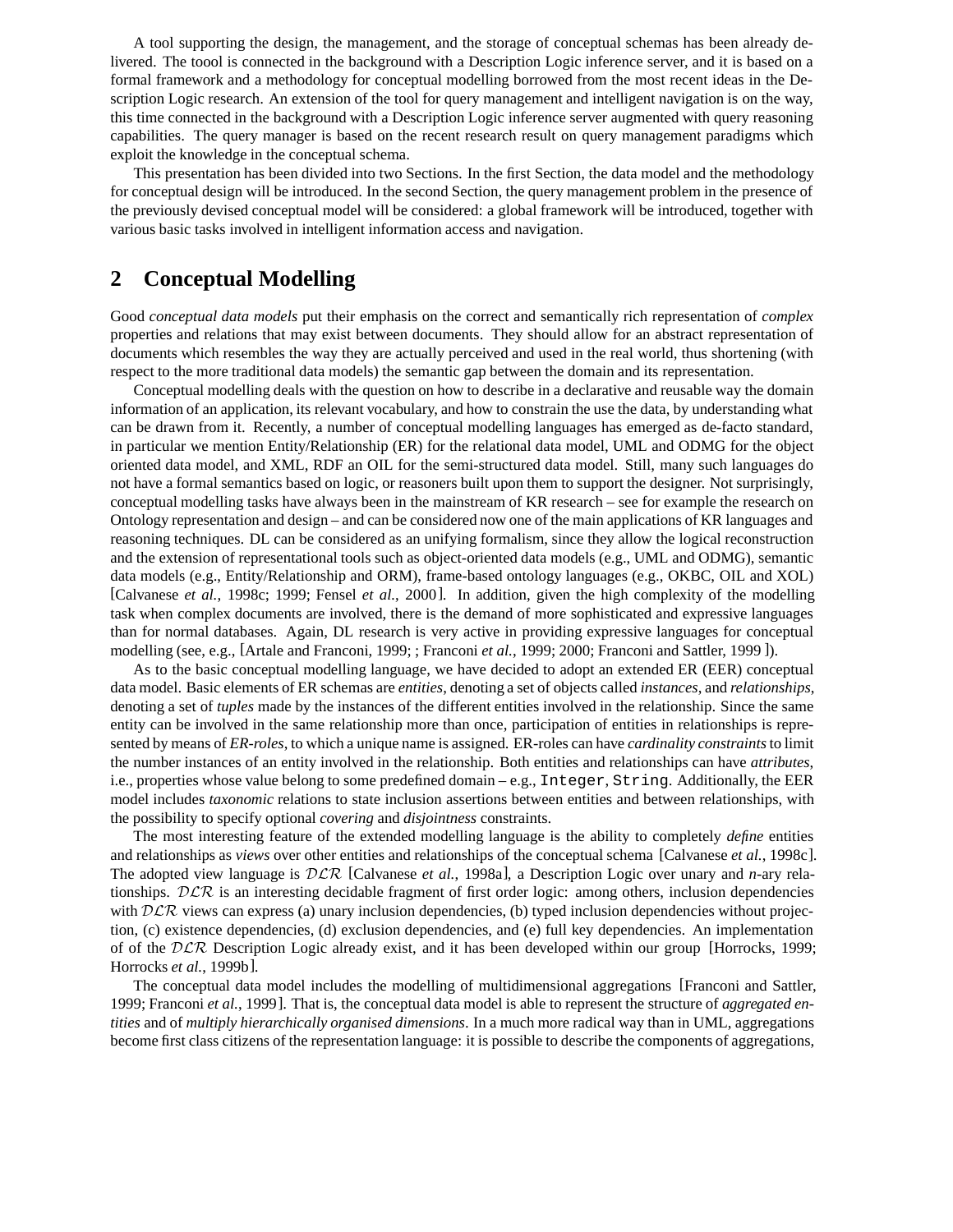and the relationships that the properties of the components may have with the properties of the aggregation itself; it is possible to build aggregations out of other aggregations, i.e., it is possible for an aggregation to be explicitly built on top of aggregated dimensions. The ability of representing aggregations at the conceptual level is crucial in modelling structured documents in digital libraries.

In this project, we have built a tool implementing the above EER conceptual data model, and we have devised a conceptual modelling methodology for it [Franconi and Ng, 2000; Jarke *et al.*, 2000]. Conceptual modelling is a highly iterative process. Let's assume that we start with a (possible empty) partial schema and want to add some new information, that is, some additional objects or properties of objects that a user is interested in and that thus should be modelled conceptually. The methodology should provide support for the design of the schema by making explicit all (implicit) consequences of facts that have been modelled so far. Moreover, it will also detect all inconsistencies in the schema. Likewise, the new schema that is the output of the modelling process not only contains all the facts we have explicitly modelled, but also the implicit consequences that were detected by the reasoner together with the freshly measured quality factors of the objects in the new schema. This supports the designer during the conceptual modelling process in understanding whether the schema developed so far actually captures the intended meaning. This either increases the belief in the correctness of the conceptual schema, or gives an argument for its inconsistency. We can summarise as follows the representation and reasoning support which is involved in the methodology.

- It is possible to capture important basic facets of document semantics, including the structure of complex entities and ontological dimensions such as time and aggregation.
- It is possible to check whether the global information conveyed in a schema forces some specific class to be inconsistent. Moreover, one could check the consistency of the whole schema, also with respect to possible integrity constraints.
- The system could not only check the consistency of the schema itself, but also make deductive inferences asserting new explicit facts regarding the entities and the relationships in the schema.
- Views i.e., pre-defined descriptions, grounded on the terms of the schema are also part of the formalism, and it is possible to reason with them. As an example, is it possible to check containment between views and organise them into an hierarchy.
- It is possible to reduce the redundancy of a schema, to discover equivalent descriptions, to reuse descriptions, and to refine the descriptions.

### **3 Query Management**

The problems of *information access* and *query management* in digital libraries do not appear to be close to a solution, because they involve the *content* of complex documents, which is inherently difficult to understand and model, let alone handle algorithmically. The availability of large amounts of documents which are heterogeneous in structure and origin has made this problem still more pressing: in this case an excess of information can be equivalent to an absence of information. It is therefore necessary to use tools which "put the data in order", namely to organise documents into intelligible and easily accessible structures and return answers at various levels of detail to support analytic and decisional activities.

Only recently has KR research started to have an interest in query processing and information access. Recent work has come up with advanced reasoning techniques for query evaluation and rewriting using views under the constraints given by the conceptual schema – also called view-based query processing. This means that the notion of accessing information through the navigation of an Ontology modelling the document's domain – which can be seen as a knowledge base – has its formal foundations.

Our proposal considers DL for formalising not only the conceptual model but also the query processing as well ([Bresciani and Franconi, 1996; Franconi, 1997; Stock *et al.*, 1993 ]). By reusing and adapting the results known in the literature, this choice has the advantage that it is possible to *reason* on the query, and to see the query evaluation process as *view-based query processing* [Ullman, 1997; Calvanese *et al.*, 2000b]. The conceptual schema as defined in the previous section can be seen as a set of constraints over a vocabulary which is usually richer that the logical schema of the document base it is modelling. In some sense, quite often the conceptual schema plays the role of an ontology of the domain, very close to the user's rich vocabulary, rather than of a set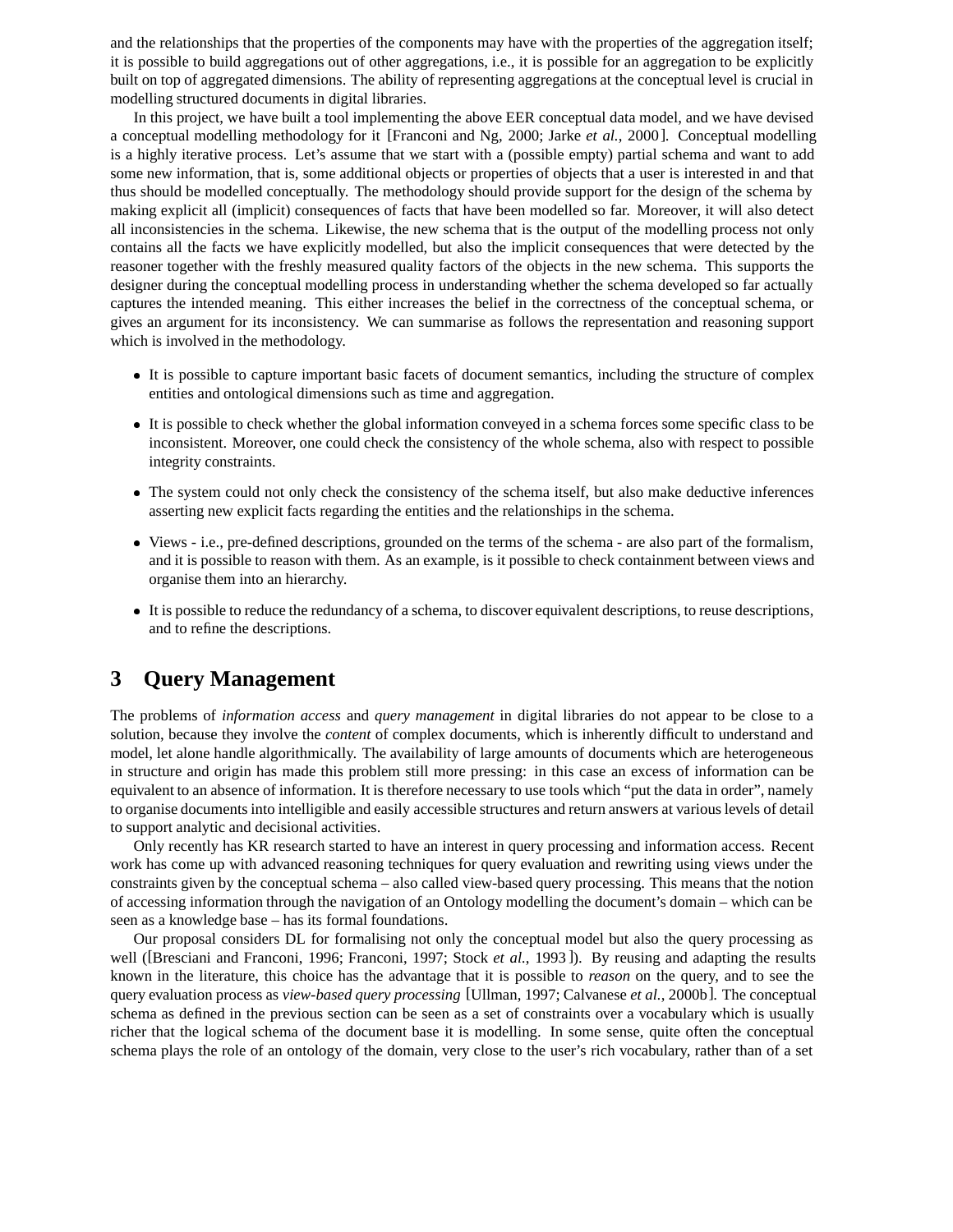of constraints over the poor logical vocabulary structuring the data. With this perspective in mind, the user would prefer to query the information system using the rich vocabulary of the conceptual schema. The vocabulary of the basic data could be seen in turn either as a subset of the conceptual vocabulary – this is the simplistic view – or more generally as a set of (materialised) views over the vocabulary of the conceptual schema. However, in this case we have to solve the problem of view-based query processing. The problem requires to answer a query posed to a database – the one defined by the conceptual schema – only on the basis of the information in a set of (materialised) views, which are again queries over the same database. In the process, the information contained in the conceptual schema of the document base should be of course taken into account.

There are two approaches to view-based query processing, namely query rewriting (see, e.g., [Beeri *et al.*, 1997]) and query answering (see, e.g., [Abiteboul and Duschka, 1998; Calvanese *et al.*, 2000a ]). In the former approach, we are given a query Q, a set of view definitions characterising the actual data, and a set of (conceptual) constraints – all over the conceptual vocabulary – and the goal is to reformulate the query into an expression, the rewriting, that refers only to the views, and provides the answer to Q. Typically, the rewriting is formulated in the same language used for the query and the views. In the latter approach, besides Q, the view definitions and the constraints, we are also given the extensions of the (materialised) views. The goal is to compute the set of tuples that are implied by these extensions, i.e., the set of tuples that are in the answer set of Q in all the databases that are consistent with the views and the constraints.

This framework can be used to characterise several aspects of document management. In query optimisation, view-based query processing is relevant because using the views may speed up query processing. In data integration, the views represent the only information sources accessible to answer a query. A data warehouse can be seen as a set of materialised views, and, therefore, query processing reduces to view-based query answering. Finally, since the views provide partial knowledge on the database, view-based query processing can be seen as a special case query answering with incomplete information.

In this project, we are interested in the problem of *reasoning* with the views and the queries, rather than evaluating them. In particular, we consider the following *query management* tasks, based on the basic query consistency and containment reasoning tasks [Calvanese *et al.*, 1998b; Horrocks *et al.*, 1999a ].

- **Query validation.** Incoherent queries i.e., queries that can not return any value as answer, given their inconsistent meaning with respect to the schema - are detected before they are evaluated against the data.
- **Query organisation.** Data exploration may involve a great amount of queries, possibly submitted by different group of persons, in different periods of time, for different purposes. The system can organise the set of queries in a hierarchy, such that it is possible to retrieve already submitted similar or equivalent queries, together with the cached results. This is relevant if the queries need a substantial amount of time to be processed, or if the users associate comments or observations to the queries or to the answers.
- **Query generalisation.** In many situations, the query, even if it is consistent, can return an empty answer, since there is no actual document in the database satisfying it. In such cases, it is reasonable to generalise the query until a non empty answer is obtained; the complete query lattice is the obvious space where such generalisations can be searched for.
- **Query refinement.** Queries can be specified through an iterative refinement process supported by the complete description lattice for the queries. This process is useful for data exploration tasks. The user may specify his/her request using generic terms; after the query classification, which makes explicit the meaning and the specificity of the query itself and of the terms composing the query, the user may refine some terms of the query or introduce new terms, and iterate the process.
- Intensional navigation. Users may explore and discover new generic facts without querying the whole document base, but by giving an explicit meaning to the queries through classification. The system has the ability of answering a query with synthetic concepts representing the general characteristics of the data that satisfy it, as opposed to answering with long sequences of detailed data. Moreover, if the query is classified in a taxonomy of descriptions and queries already computed and indexing the answers, then it can be processed with respect to the indexed objects only, rather than with respect to the whole data base. For this reason, an intensional answer can be considered complementary to the standard one, allowing a preliminary phase where the user can refine its query and exactly mark the boundary of what she/he is looking for.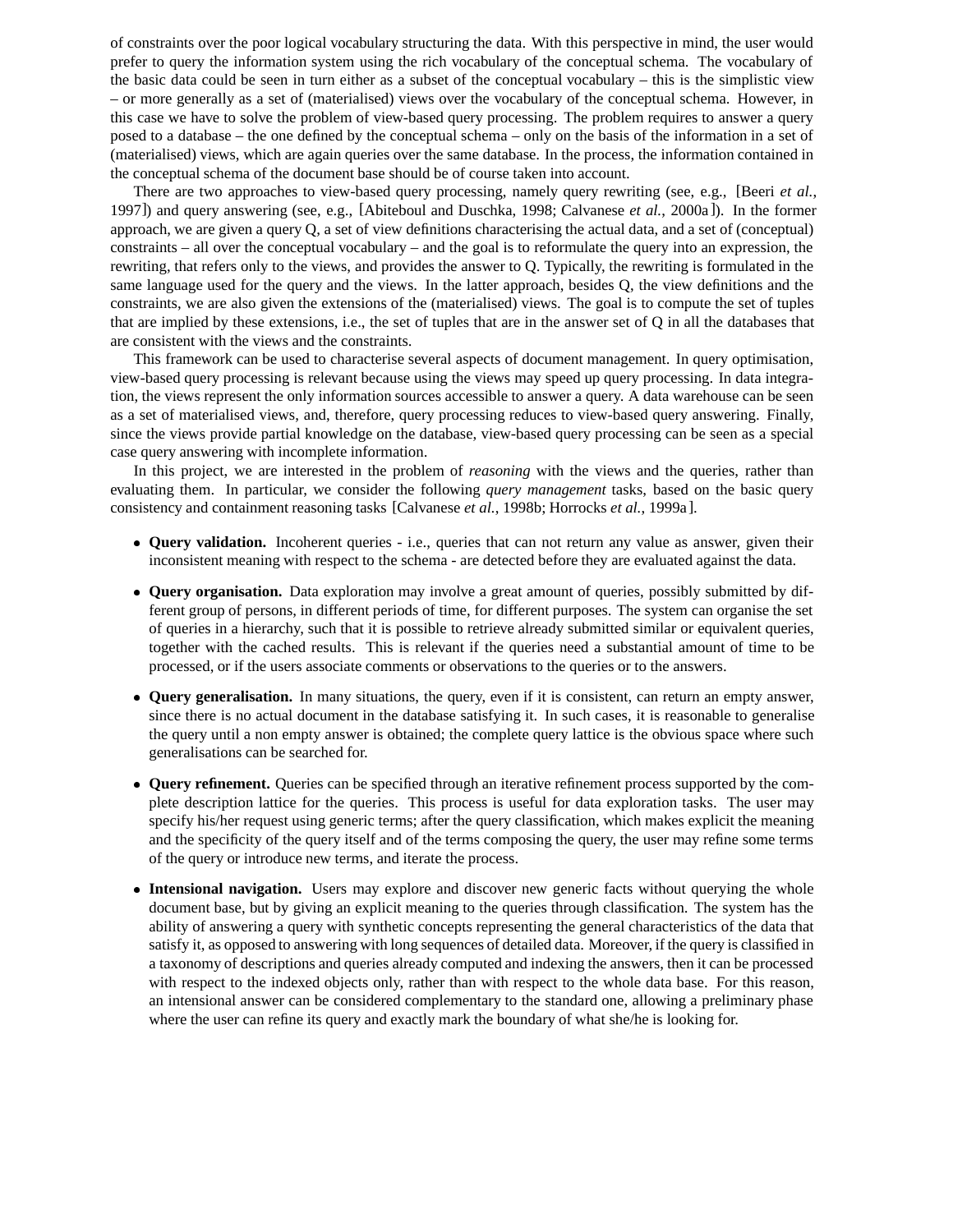For the purpose of this project, we have identified a semantic characterisation of a view centred framework, where views (queries) are disjunction of conjunctive queries  $-$  i.e., non-recursive datalog queries  $-$  and the conceptual schema is the one mentioned in the previous Section. It is important to devise a methodology for query management, and to study the various tasks which are useful to support the methodology. In particular, we are concentrating ourselves on intensional navigation, which is probably the most advanced and interesting task. Intensional navigation can help a less skilled user during the initial step of query formulation, thus solving the critical aspect that only very skilled users have available sufficient knowledge about the schema of the stored information and, therefore, are able to formulate significant queries.

We have already started to design and implement an innovative tool for query management which exploits the knowledge given by a conceptual schema. The tool supports a user in formulating a query to a database with the help of the rich ontological information from the conceptual schema. The query makes use of a graphical representation, and the answer could be an intensional one. The tool uses in the background the basic query containment inference engine – based on DL technology – which is being currently developed within our Department [Horrocks *et al.*, 1999a].

## **References**

- [Abiteboul and Duschka, 1998] S. Abiteboul and O. Duschka. Complexity of answering queries using materialised views. In *Proc. of the 17th ACM SIGACT SIGMOD SIGART Symp. on Principles of Database Systems (PODS'98)*, pages 254–265, 1998.
- [Artale and Franconi, ] A. Artale and E. Franconi. On the expressiveness and complexity of temporal conceptual modelling. Submitted.
- [Artale and Franconi, 1999] A. Artale and E. Franconi. Temporal ER modeling with description logics. In *Proc. of the International Conference on Conceptual Modeling (ER'99)*. Springer-Verlag, November 1999.
- [Beeri *et al.*, 1997] C. Beeri, A. Y. Levy, and M.-C. Rousset. Rewriting queries using views in description logics. In *Proc. of the 16th ACM SIGACT SIGMOD SIGART Symp. on Principles of Database Systems (PODS'97)*, pages 99–108, 1997.
- [Borgida, 1995] A. Borgida. Description logics in data management. *TKDE*, 7(5):671–682, 1995.
- [Bresciani and Franconi, 1996] P. Bresciani and E. Franconi. Description logics for information access. In *Proceedings of the AI\*IA 1996 Workshop on Access, Extraction and Integration of Knowledge*, Napoli, September 1996.
- [Bresciani *et al.*, 2000] Paolo Bresciani, Michele Nori, and Nicola Pedot. A knowledge based paradigm for querying databases. In *Proc. of DEXA-00*, pages 794–804, 2000.
- [Calvanese *et al.*, 1998a] D. Calvanese, G. De Giacomo, M. Lenzerini, D. Nardi, and R. Rosati. Description logic framework for information integration. In *Proceedings of the 6th International Conference on the Principles of Knowledge Representation and Reasoning (KR-98)*, pages 2–13. Morgan Kaufmann, 1998.
- [Calvanese *et al.*, 1998b] D. Calvanese, Giuseppe De Giacomo, and M. Lenzerini. On the decidability of query containment under constraints. In *Proc. of the 17th ACM SIGACT SIGMOD SIGART Sym. on Principles of Database Systems (PODS'98)*, pages 149–158, 1998.
- [Calvanese *et al.*, 1998c] D. Calvanese, M. Lenzerini, and D. Nardi. Description logics for conceptual data modeling. In J. Chomicki and G. Saake, editors, *Logics for Databases and Information Systems*. Kluwer, 1998.
- [Calvanese *et al.*, 1999] D. Calvanese, M. Lenzerini, and D. Nardi. Unifying class-based representation formalisms. *J. of Artificial Intelligence Research*, 11:199–240, 1999.
- [Calvanese *et al.*, 2000a] D. Calvanese, G. De Giacomo, and M. Lenzerini. Answering queries using views over description logics knowledge bases. In *Proc. of the 16th Nat. Conf. on Artificial Intelligence (AAAI 2000)*, 2000.